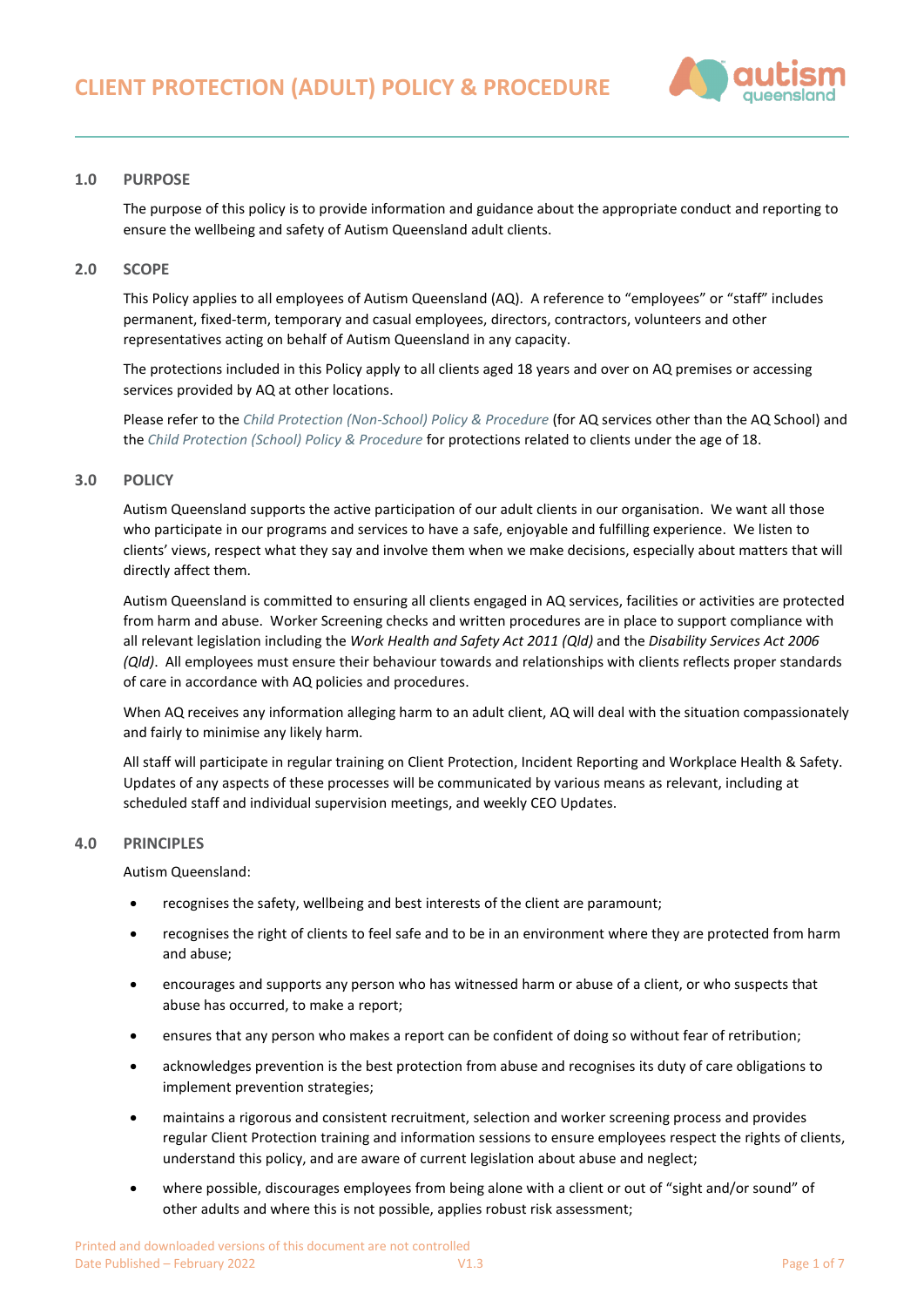

- maintains transparent procedures for clients and employees to raise concerns or complaints, including the requirement for employees to assist clients and/or their families or guardians to raise any concerns and access the complaints process;
- will respond quickly, considerately and effectively where harm or abuse has occurred, to protect the client from any further harm;
- will assist clients throughout their involvement with counselling, medical and/or legal services that may take place as a consequence of harm or abuse, including any investigations;
- will assist clients and/or their families, where appropriate, to access advocacy support;
- will take disciplinary action against an employee who fails to report or attempts to cover up any incidents of actual or potential harm or abuse.

# **5.0 DEFINITIONS**

## **5.1 Abuse**

is the 'violation of an individual's human or civil rights, through the act or actions of another person or persons'. Types of **abuse** may include:

- Physical abuse the use of physical force against another such as punching, hitting, slapping, burning etc.;
- Sexual abuse forcing someone to take part in sexual activity against their will;
- Psychological or emotional abuse threatening, harassing or intimidating a person;
- Constraints and restrictive practices restraining or isolating people other than for medical necessity or to prevent immediate self-harm;
- Financial abuse the wrongful use of another person's assets or denying a person the use of their own assets;
- Legal or civil abuse;
- Systemic abuse.
- **5.2 Neglect**

is a 'failure to provide the necessary care, aid or guidance to dependent adults or children by those responsible for their care'. Types of **neglect** may include:

- Physical neglect failure to provide adequate food, shelter, clothing, protection, supervision, medical or dental care that places people at undue risk through unsafe environments or practices;
- Passive neglect withholding or failure to provide the necessities of life;
- Willful deprivation willfully denying a person assistance and thereby exposing that person to the risk of physical, mental or emotional harm;
- Emotional neglect restricting the social, intellectual and emotional growth or well-being of a person.
- **5.3 [Queensland Police Service](http://www.police.qld.gov.au/)**

The primary law enforcement agency for Queensland.

## **5.4** *[Community Visitor Program](http://www.publicguardian.qld.gov.au/adult-guardian/adult-community-visitors)*

Safeguards the interests of adults with impaired capacity in some residential or respite facilities. Community visitors regularly visit facilities to make inquiries about the adequacy and standard of services and resolve complaints.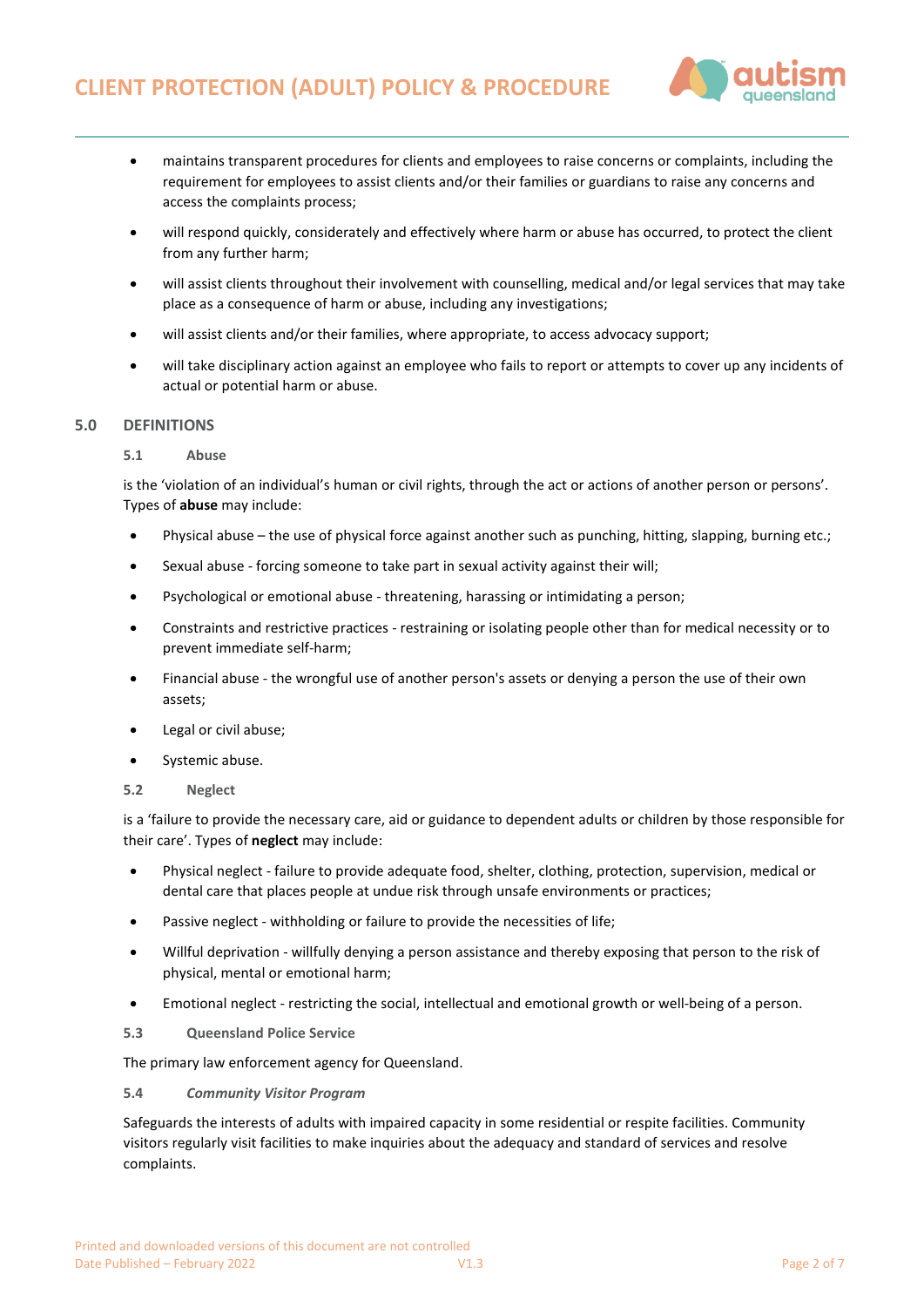

# **5.5 [The Office of the Public Guardian \(OPG\)](http://www.publicguardian.qld.gov.au/home)**

An independent statutory officer, the Public Guardian has discretion to conduct an investigation into allegations of abuse, neglect and exploitation of an adult with impaired capacity.

**5.6 [National Disability Abuse and Neglect Hotline](https://www.jobaccess.gov.au/complaints/hotline)**

An Australia-wide telephone referral service that accepts reports of abuse and neglect of people with a disability using funded services.

# **5.7 [NDIS \(National Disability Insurance Scheme\) Quality and Safeguards Commission](https://www.ndiscommission.gov.au/)**

An independent government agency established to improve the quality and safety of NDIS supports and services, including the implementation of Positive Behaviour Support and the use of Restrictive Practices.

# **5.8 NDIS Quality & Safeguards Commission Reportable Incident**

Registered NDIS providers must notify the NDIS Commission, via the NDIS Commission Portal, of all reportable incidents (including allegations) that occur in connection with the delivery of NDIS supports and services by the provider, as well as managing the incident in the provider's own internal incident management system.

Reportable incidents are serious incidents or alleged incidents which result in harm to an NDIS participant and **occur in connection with NDIS supports and services**. Specific types of reportable incidents include:

- The death of a person with disability;
- Serious injury of a person with disability;
- Abuse or neglect of a person with disability;
- Unlawful sexual or physical contact with, or assault of, a person with disability;
- Sexual misconduct committed against, or in the presence of, a person with disability, including grooming of the person for sexual activity;
- The use of a restrictive practice in relation to a person with disability, other than where the use is in accordance with an authorisation (however described) of a State or Territory in relation to the person or a behaviour support plan for the person;

## **6.0 PROCEDURE**

The following Procedure provides processes for responding to allegations and/or identification of actual or suspected abuse or harm to an adult client. All actions in these matters are strictly confidential and are to be carried out in accordance with the *[Privacy Policy](https://autismqueenslandlimited.sharepoint.com/sites/AQQADocuments/All%20Documents/Privacy%20Policy.pdf)*. Also refer to the *[Incident Management Policy & Procedure](https://autismqueenslandlimited.sharepoint.com/sites/AQQADocuments/All%20Documents/Incident%20Management%20Policy%20&%20Procedure.pdf)* for further details on reporting procedures.

**6.1 Responding to Reports of Harm**

- In all aspects of service delivery, highlight and prioritise the importance of preventing and responding to concerns of harm to clients, whether it is alleged or actual.
- Respond immediately to any allegation of abuse or neglect of a client.
- Address detection, allegations and reporting of harm and abuse in accordance with training and relevant AQ policies and procedures.
- Support the client through the investigation of any allegations, as directed by the relevant authority.
- Maintain strict confidentiality around any allegations and/or investigations, including where an alleged perpetrator of harm is an AQ employee. Due process and fair treatment will be extended to every person throughout the investigation and in any legal proceedings.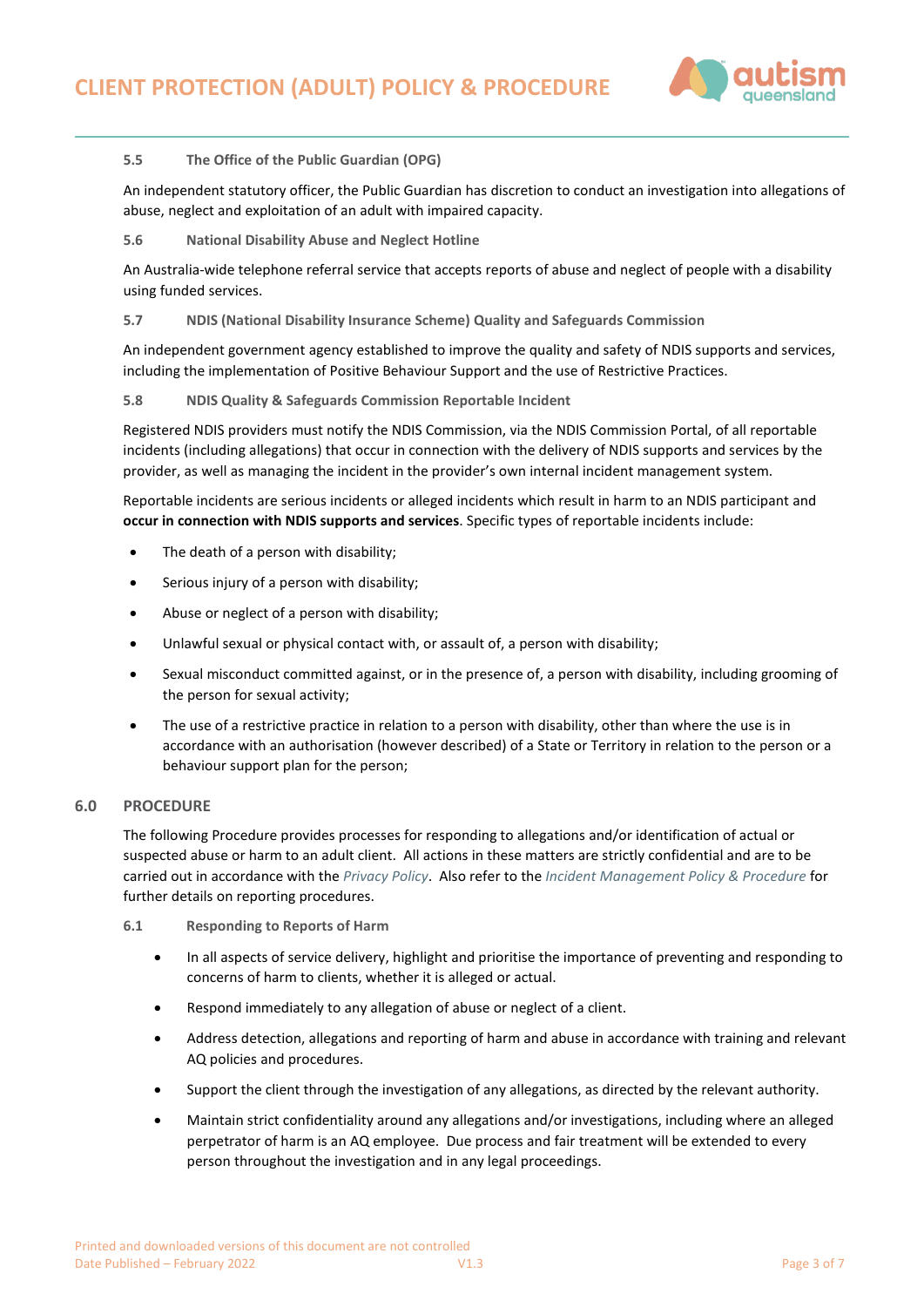

## **6.2 Employees**

### **IF YOU ARE AN AQ STAFF MEMBER AND YOU ARE CONCERNED ABOUT AN ADULT CLIENT**

#### If the **client is in immediate danger**, then:

- Make the client safe, provide medical assistance as required, and/or remove the source of harm or potential harm from the person (e.g. other people, harmful objects) if it is safe to do so;
- Call emergency services if necessary;
- As soon as you are sure the client is safe, inform your direct manager, or, if not available, your managers' manager or any other manager or the Client Safety and Wellbeing Manager;
- If you cannot leave the client, direct any other staff member to contact the above people on your behalf;
- Where relevant, and especially for criminal acts, maintain the scene of the incident, take photos and protect any personal articles involved;
- Explain to the person what is happening and reassure them:
- Make written notes as soon as possible;
- Inform the Client Safety and Wellbeing Manager;
- Follow all directions given to you by your direct manager, the Client Safety and Wellbeing Manager and/or other managers involved.

#### If the client is **not in immediate danger/you suspect harm:**

- Inform your direct manager as soon as you have any concerns this might not be one specific situation but an accumulation of observations;
- Make written notes of event/s as soon as possible;
- Inform the Client Safety and Wellbeing Manager;
- Follow all directions given to you by your direct manager, the Client Safety and Wellbeing and/or other managers involved.

**Discuss** with your direct manager to clarify what the next steps need to be;

- It is highly likely that this will require you to complete an Incident Report (see *[Incident Management](https://autismqueenslandlimited.sharepoint.com/sites/AQQADocuments/All%20Documents/Incident%20Management%20Policy%20&%20Procedure.pdf)  [Policy & Procedure](https://autismqueenslandlimited.sharepoint.com/sites/AQQADocuments/All%20Documents/Incident%20Management%20Policy%20&%20Procedure.pdf)*).
- If it is determined that a report needs to be made to the Office of the Public Guardian, then you will need to do this (as the person with the direct knowledge of what has occurred and the nature of the concerns), supported by your manager.
- If it is determined that a report needs to be made to the police, your direct manager or their manager will initiate this, and you will need to provide the necessary information to the police when requested.

#### **Ensure that all subsequent events that occur:**

- as a result of the incident; and/or
- as a result of AQ's actions in response to the incident; and/or
- seem to otherwise relate to the incident/your concerns

are communicated to your direct manager, the Client Safety and Wellbeing Manager and, where relevant, added to the Incident Report.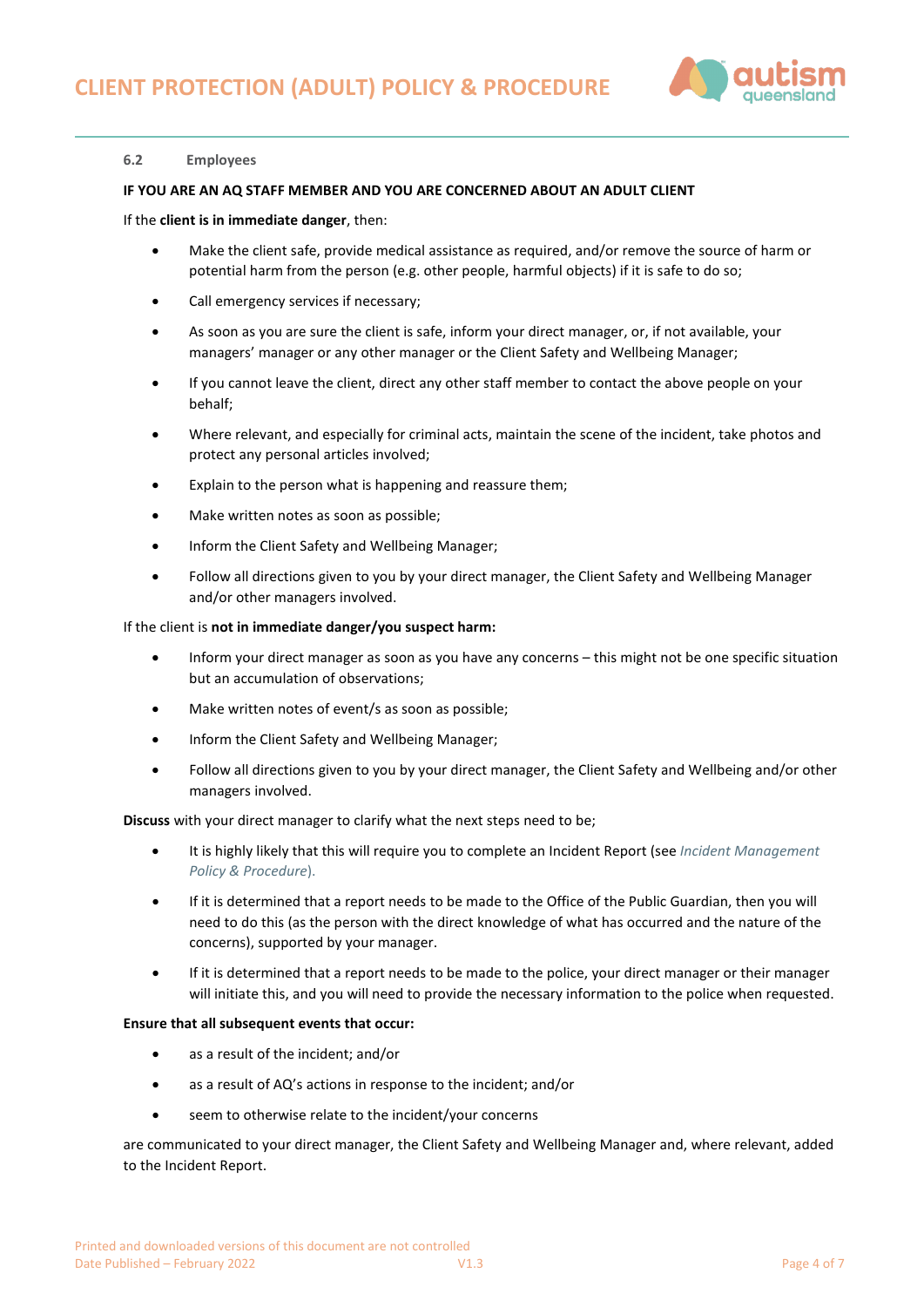

## **Employees will NOT:**

- Discuss the incident with any person other than their manager or senior manager and the Client Safety and Wellbeing Manager;
- Communicate with any staff member suspended as a result of the incident;
- Discuss or comment on the incident with any other client.
- **6.3 Managers**

### **IF YOU ARE A MANAGER AND YOUR DIRECT REPORT TELLS YOU THEY ARE WORRIED ABOUT AN ADULT CLIENT**

- Ascertain whether urgent action is required as per the *[Incident Management Policy & Procedure](https://autismqueenslandlimited.sharepoint.com/sites/AQQADocuments/All%20Documents/Incident%20Management%20Policy%20&%20Procedure.pdf)*.
- If it is a Critical Incident level 1 (see *[Incident Categories Guidelines](https://autismqueenslandlimited.sharepoint.com/sites/AQQADocuments/All%20Documents/Incident%20Categories%20Guidelines.pdf)* for detailed information on Critical Incident levels), verbally inform a member of the Executive Leadership Team (ELT) and your direct manager as soon as possible. This may require another staff member to contact those people on your behalf, if your continued attendance at the scene is required.
- If it is a Critical Incident level 2, verbally inform a member of the ELT and your line manager this may require another staff member to contact those people on your behalf, if your continued attendance on the scene is required.
- Inform the Client Safety and Wellbeing Manager.
- Follow all management directions.
- For all other incident levels, direct communication to the ELT is not required, but you must inform the Client Safety and Wellbeing Manager or ensure the staff member has done so.
- **For all incident levels:**
	- $\circ$  Gather further, more detailed verbal information from the staff member as soon as possible, without leading the informant, e.g., ask "*In your own words, who did you see? When did you see this? Was anyone else there?*", not, *"Did you see Jimmy, was it about 9pm?*" etc.
	- o Gather verbal information from other witnesses where possible.
	- o Ensure the staff member/s have made written notes.
	- o Make your own written notes as soon as possible.
	- o In collaboration with the staff member and the Client Safety and Wellbeing Manager, determine what the appropriate next steps will be.
	- o If it is determined that a report needs to be made to the police, you will need to do this as promptly as possible, and the staff member/s who reported the issue made aware that they will need to provide information to the police.
	- o If a report to the Office of the Public Guardian is required, support and facilitate the staff member to do this (e.g., provide relief staffing to release the staff member, discuss the content of the report) before the end of the day.
	- o Make provision for all staff involved to complete an incident report, if required, and other documentation before the end of the day (e.g., provide relief staffing to release the staff member/s).
	- o If the client is accessing the service using NDIS funding and the incident meets the NDIS Quality & Safeguard Commission ('the Commission') criteria as a reportable incident – that is that the harm came about as a consequence of AQ providing an NDIS-funded service to the client – make a report to the NDIS Commission within 24 hours of the occurrence of the incident (see *<https://www.ndiscommission.gov.au/providers/incident-management-and-reportable-incidents>*), followed by a 5-day report.
- Support the client, the staff member/s and the client's family (if harm was caused by somebody other than the parents/carers/guardians) throughout the situation.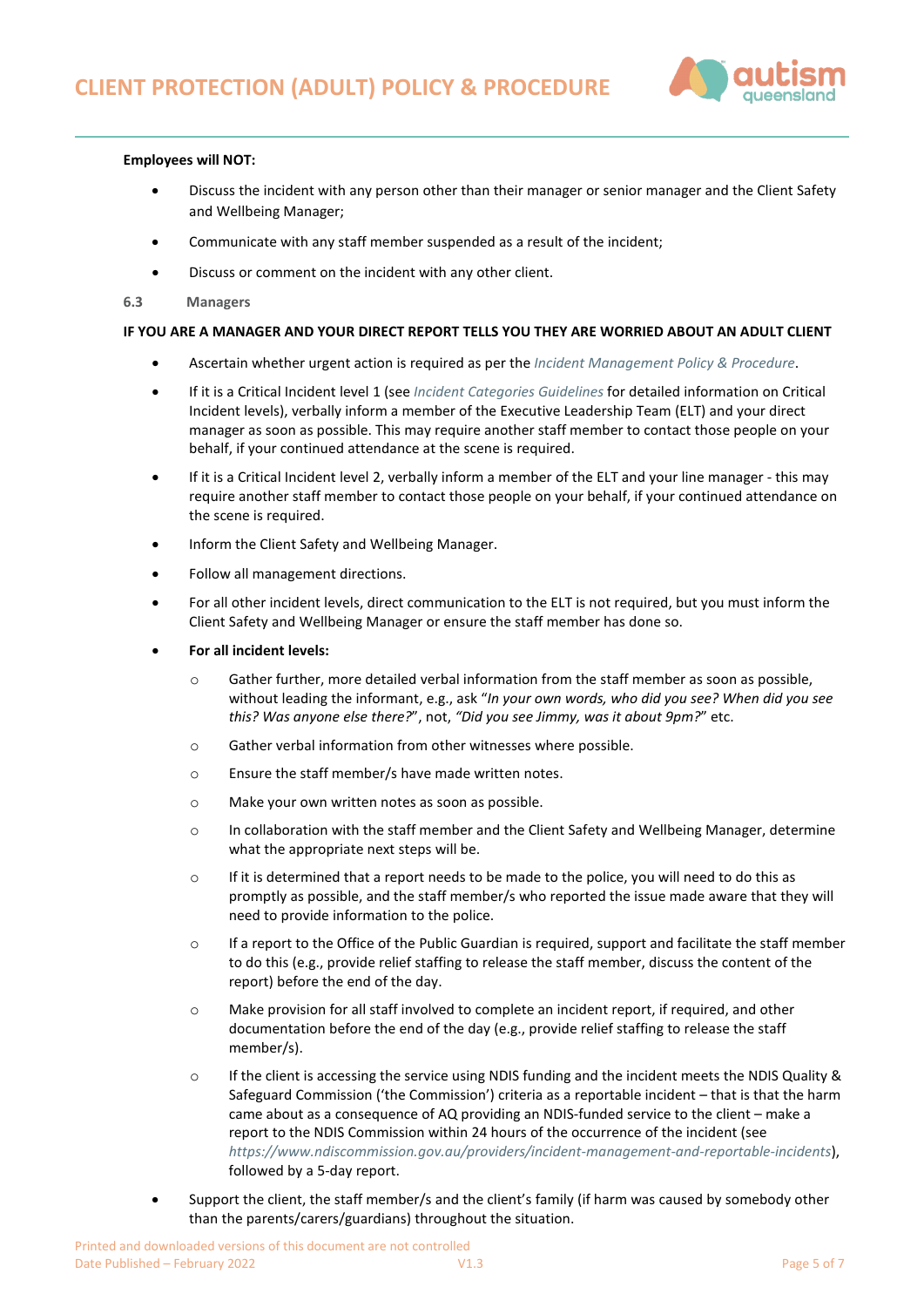

- Ensure all the above obligations have been carried out e.g.:
	- o Incident Report has been properly completed and forwarded to you and the Client Safety and Wellbeing Manager;
	- o any further documentation has been added to the Incident Report;
	- $\circ$  you have been provided with the necessary information to complete the 5-day report to the Commission;
	- o physical evidence has been provided (e.g., photos of scene or of injuries);
	- $\circ$  if, after investigation, it is confirmed that the perpetrator is an AQ staff member, a report is made to the appropriate professional registration board (if relevant).
- **6.4 Client Safety and Wellbeing Manager**

# **IF YOU ARE THE CLIENT SAFETY AND WELLBEING MANAGER AND YOU ARE INFORMED BY A STAFF MEMBER OR THEIR MANAGER THAT THEY ARE WORRIED ABOUT AN ADULT CLIENT**

- If it is a staff member who has contacted you, check they have informed their direct manager.
- Discuss the concerns and ask for further information if necessary.
- Discuss whether a report to the police is needed and talk to the staff member and their manager about this process.
- Discuss whether a report to the OPG is needed and talk to the staff member about this process if needed.
- Discuss whether a report to the Commission is needed and if so, that it is the direct manager who will need to upload this to the Commission portal.
- Check that the staff member / manager is aware of and addressing all requirements, i.e.:
	- o Incident Report procedure and any associated documentation on the AQ database;
	- o Ongoing monitoring of staff member/s and situation;
	- o A report has been made to the NDIS Quality & Safeguards Commission, where necessary;
	- o Where the perpetrator is an AQ staff member, that a report to the relevant professional registration board has been made (where relevant).

### **6.5 Chief Executive Officer**

### **THE CHIEF EXECUTIVE OFFICER WILL:**

- notify the Chair of the Board of Directors;
- ensure notification to the relevant insurance provider.

# **7.0 COMPLAINTS**

Suggestions of non-compliance with this Policy & Procedure may be submitted and will be managed in accordance with AQ's *[Complaints Management Policy](file://10.0.0.16/CorpData/Quality/MASTERS%20-%20AQQA%20Policies%20&%20Procedures/Complaints%20Management%20Policy)*.